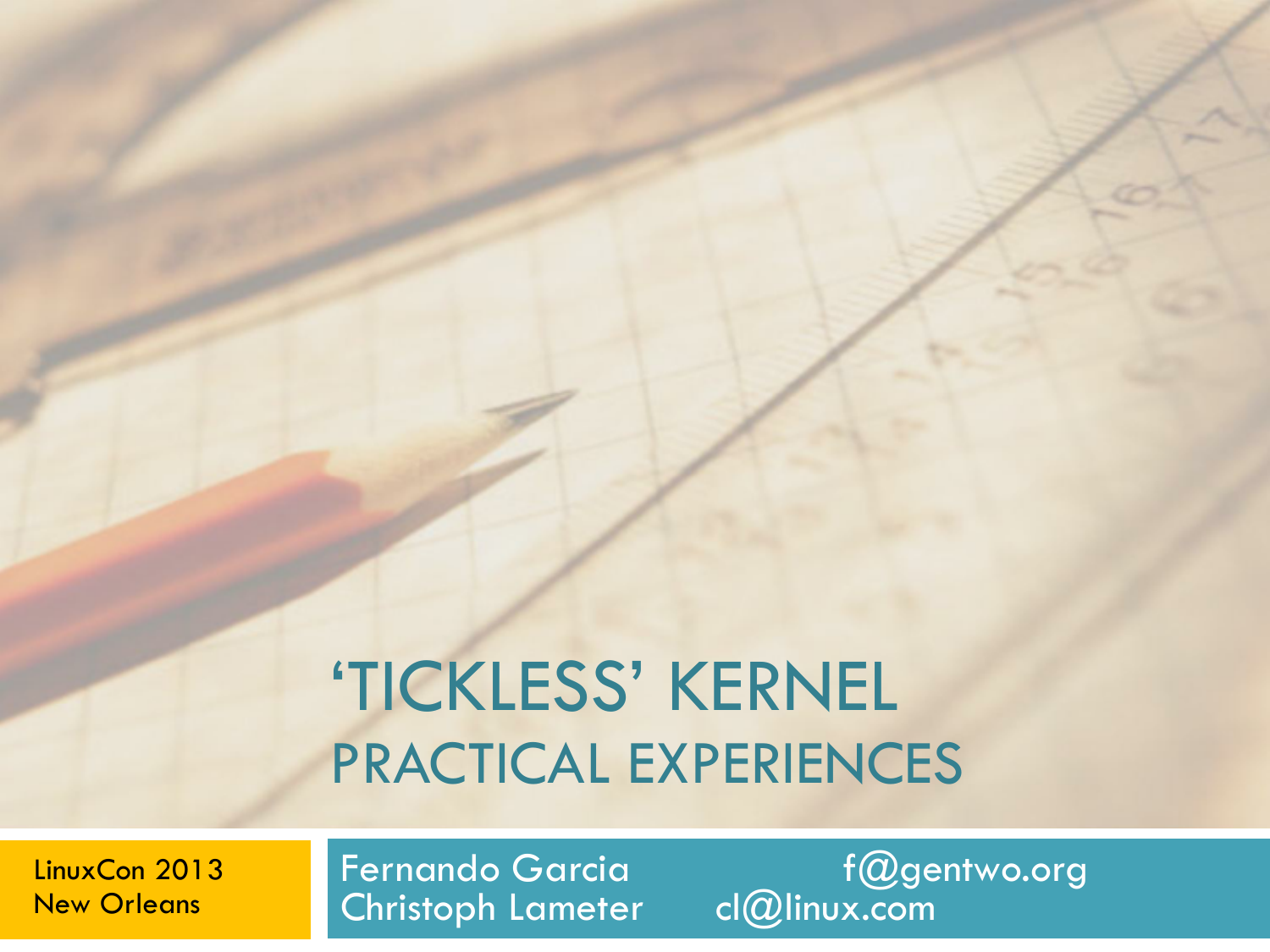# Why is Linux ticking.



**Time keeping** Scheduling OS maintenance **Counter scaling** Deferred free (lockless operations) Process statistics *getrusage()*  Deferred processing

#### Not tick related:

- <sup>Ø</sup> User space daemons
- **▶ OS thread spawning**

 $\triangleright$  IPIs

- $\triangleright$  Writeback / Filesystems
- <sup>Ø</sup> Compaction/NUMA migration.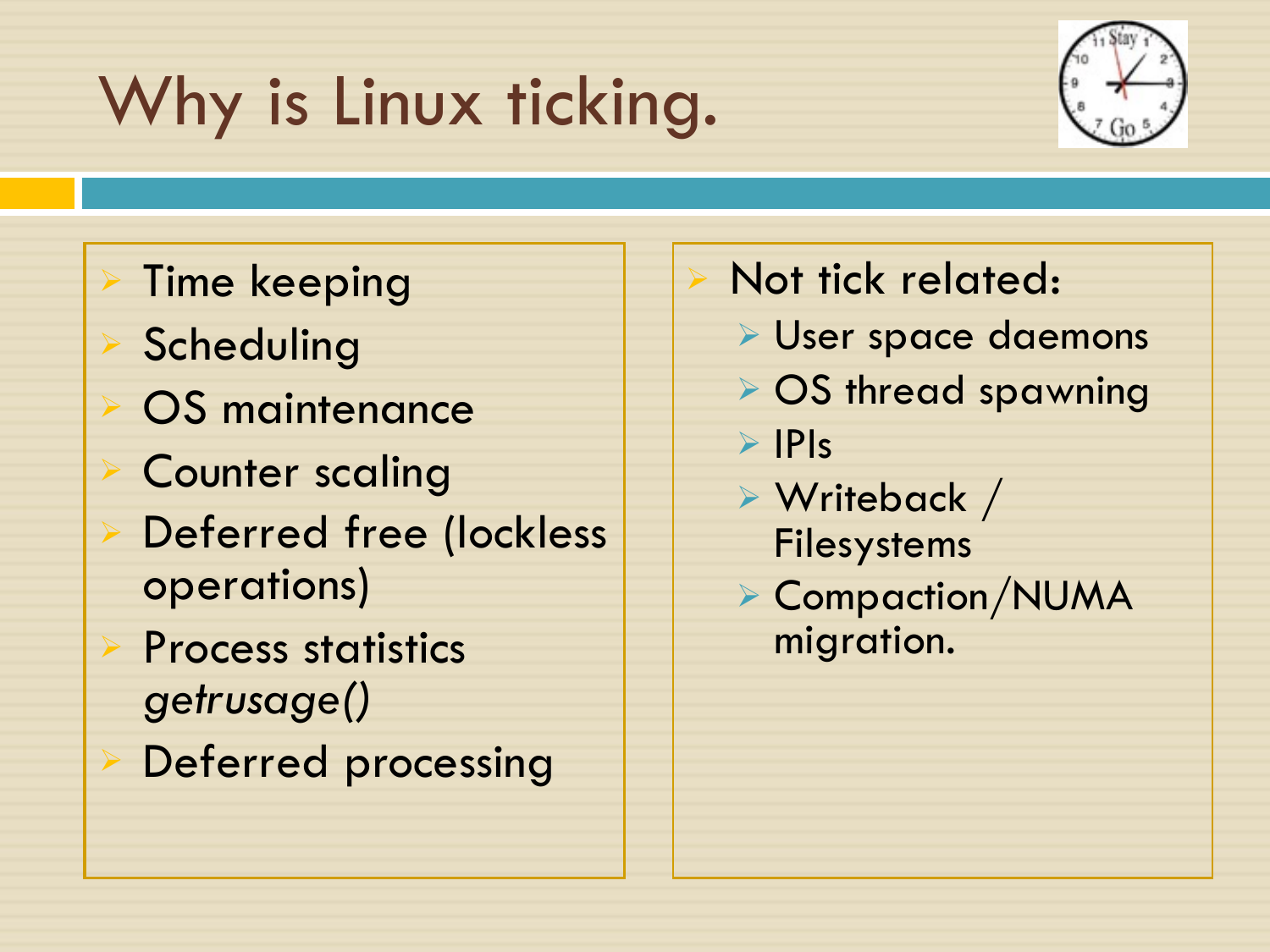#### Why it should not do that.



- □ Performance: Cache footprint increases.
- □ Cpu holdoffs.
- □ Applications experience seemingly random delays.
- $\Box$  Useless if only one app or none is running and the scheduler has nothing to do.
- □ Deterministic response (allows accurate Rendezvous for HPC application threads).
- □ Bare Metal performance (HPC and HFT requirements)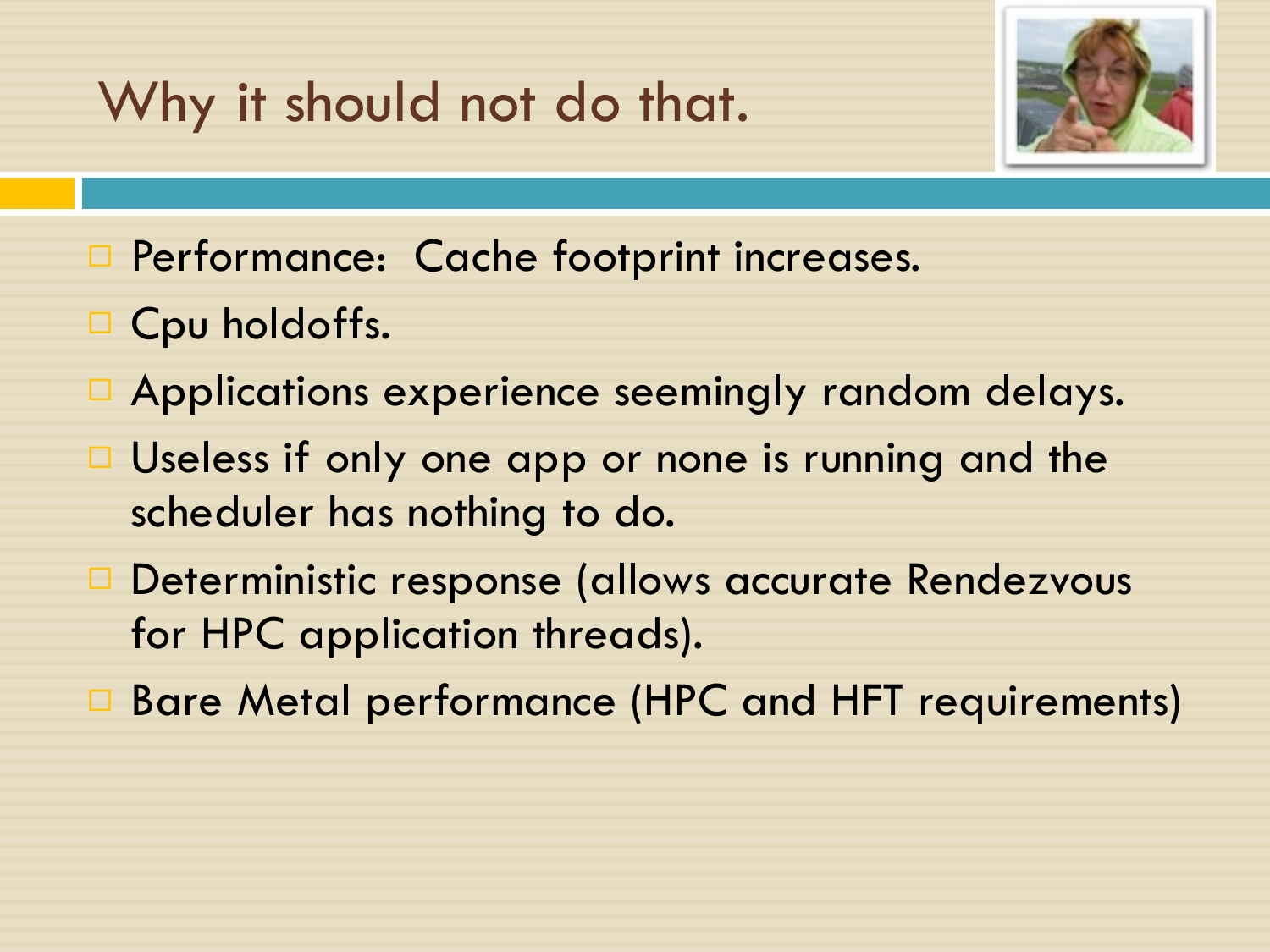#### How to configure a tickless kernel

- Dedicate "Sacrificial" or OS processors
	- <sup>Ø</sup> Minimum one per NUMA node.
- **Tickless processors** 
	- $\triangleright$  Considering processor cache affinity and I/O affinities.
- <sup>Ø</sup> Configuring RCU
- **NOHZ** configuration
- Dealing with write back threads
- Other OS measures

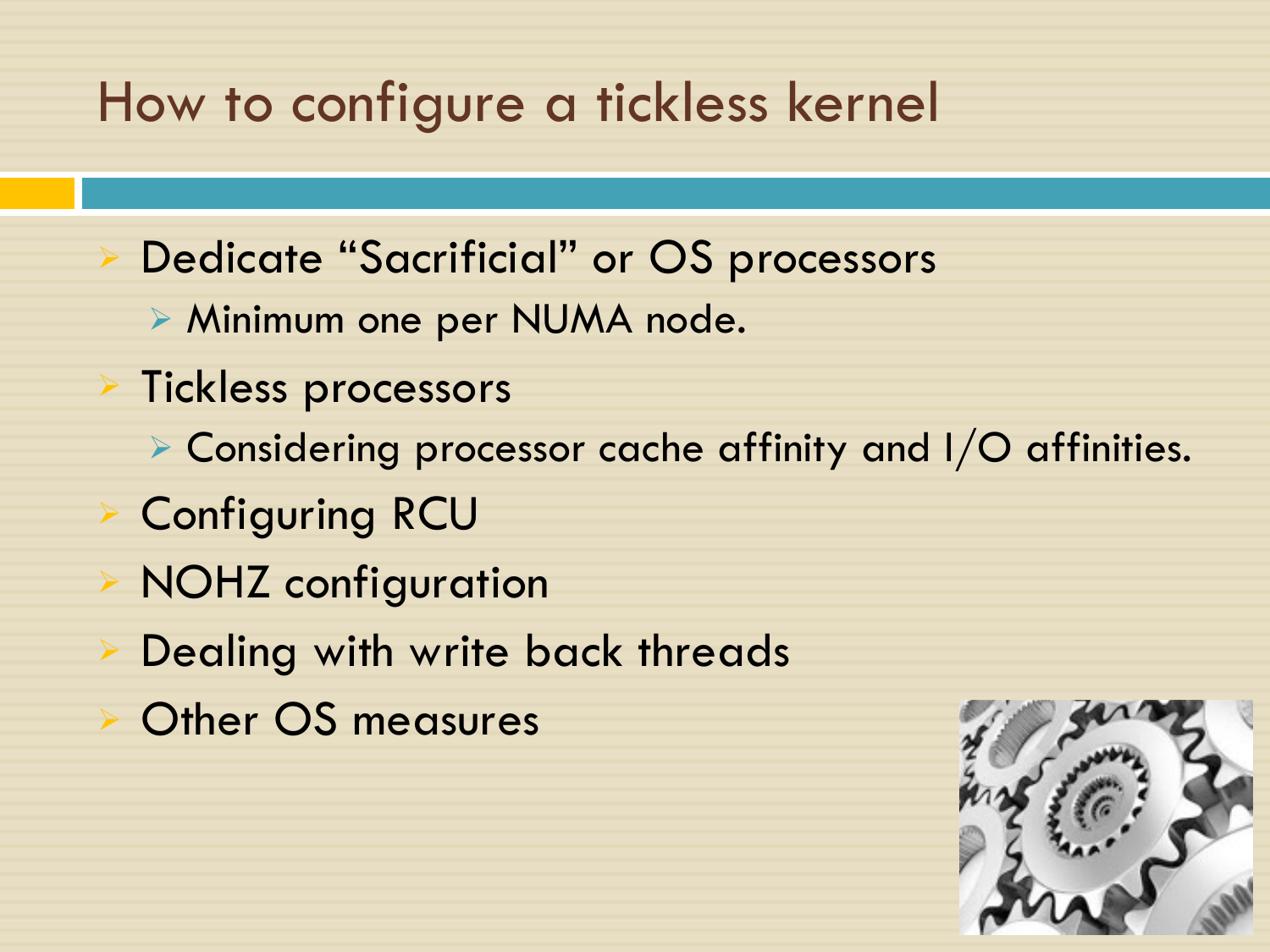#### OS Noise in a Linux distribution



Redhat distro as a reference point. Noise on an idle system Noise through file system operations Noise through operating system services on other processors Processor cache contention Hyperthreading: Processor units contention.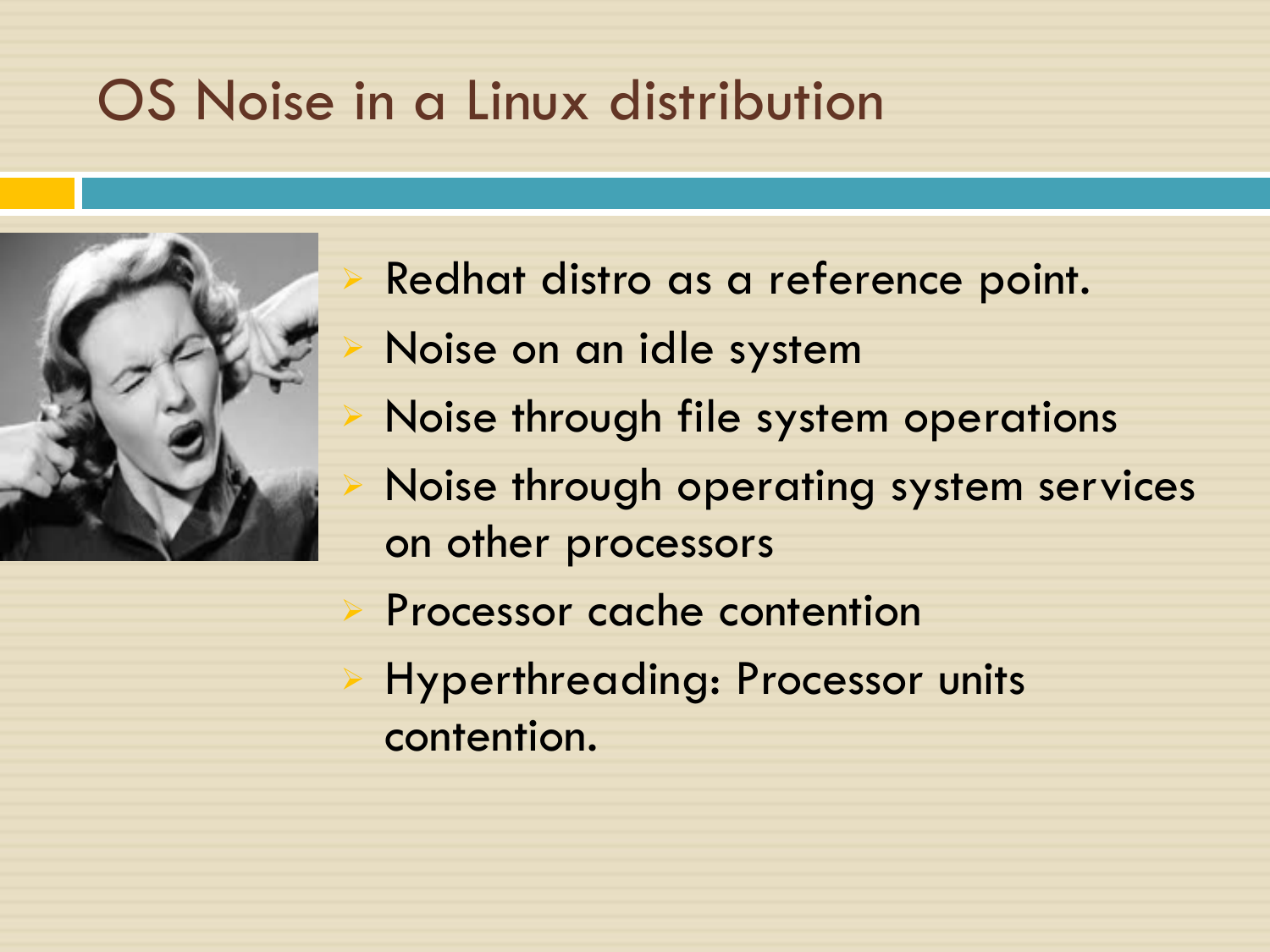### Tools



#### Latencytest (or other tools)

- $\triangleright$  Established base numbers for OS noise.
- $\triangleright$  Allows debugging of setup. You should see significantly reduced numbers once the config is right.
- turbostat
	- $\triangleright$  Debug power state moves and frequency scaling
- perf
	- $\triangleright$  Investigate reasons for OS activities that cause holdoffs.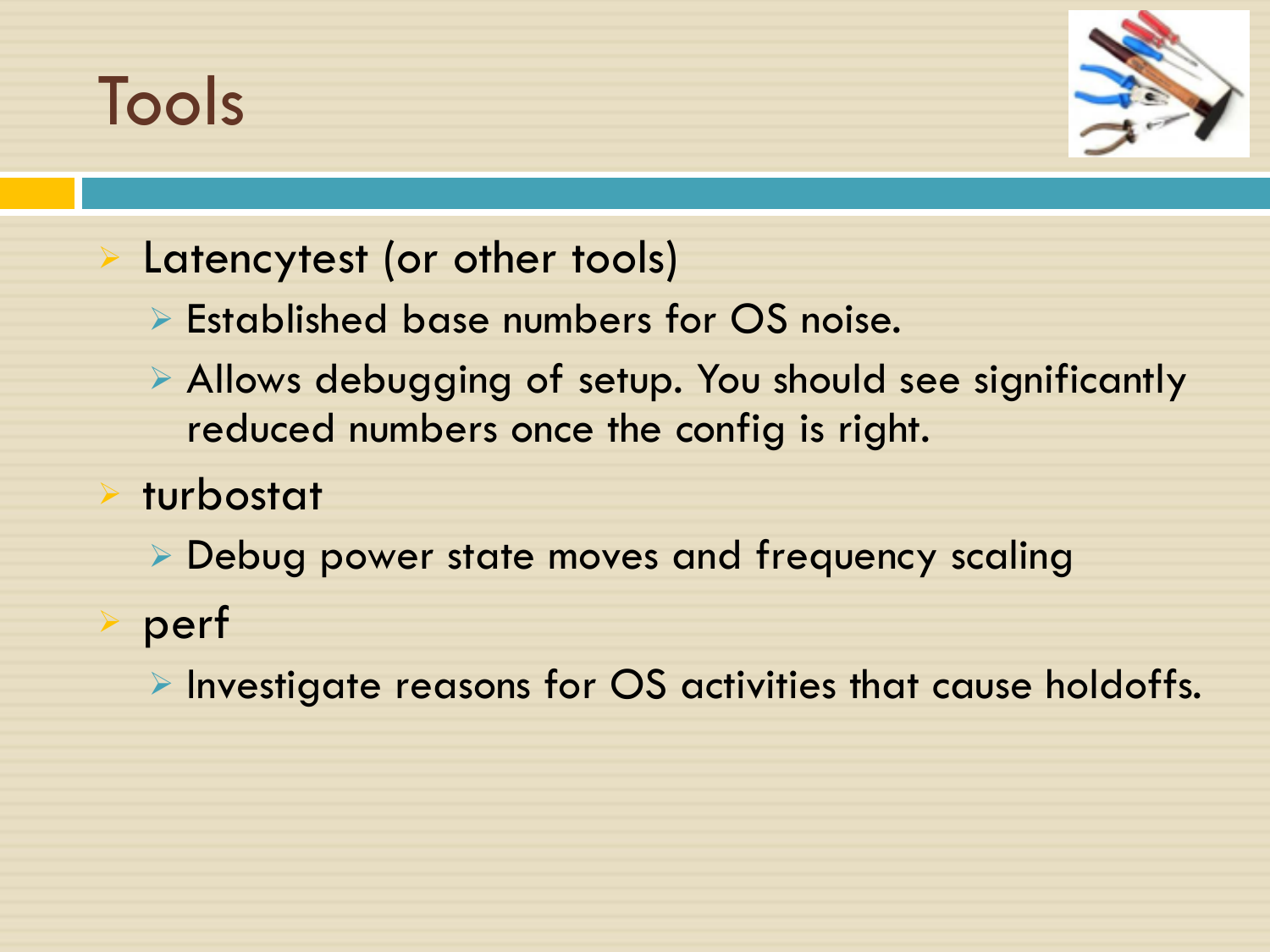#### Holdoff on standard RHEL 6.3

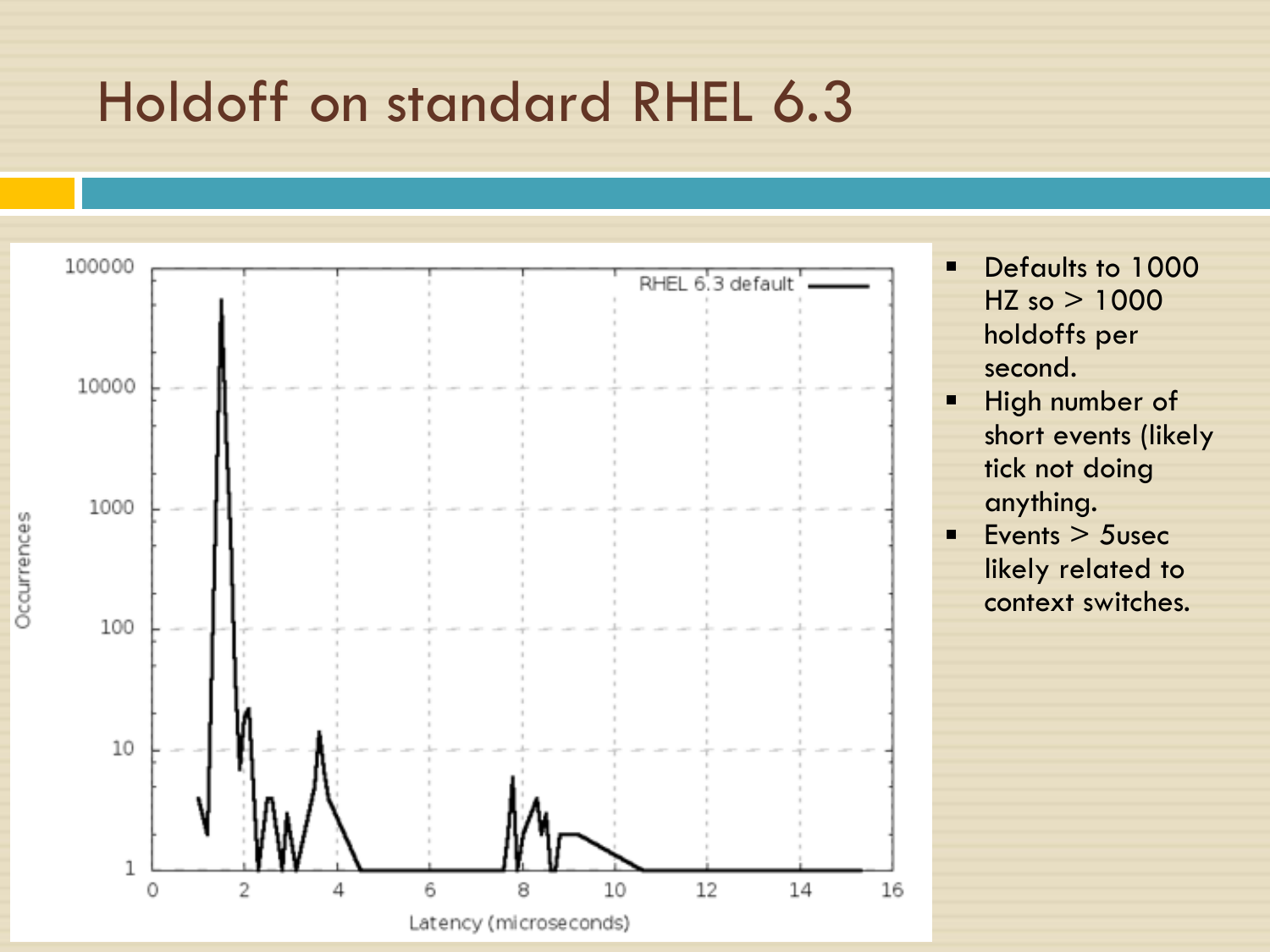#### RHEL 6.3 vs Linux 3.11 tickless

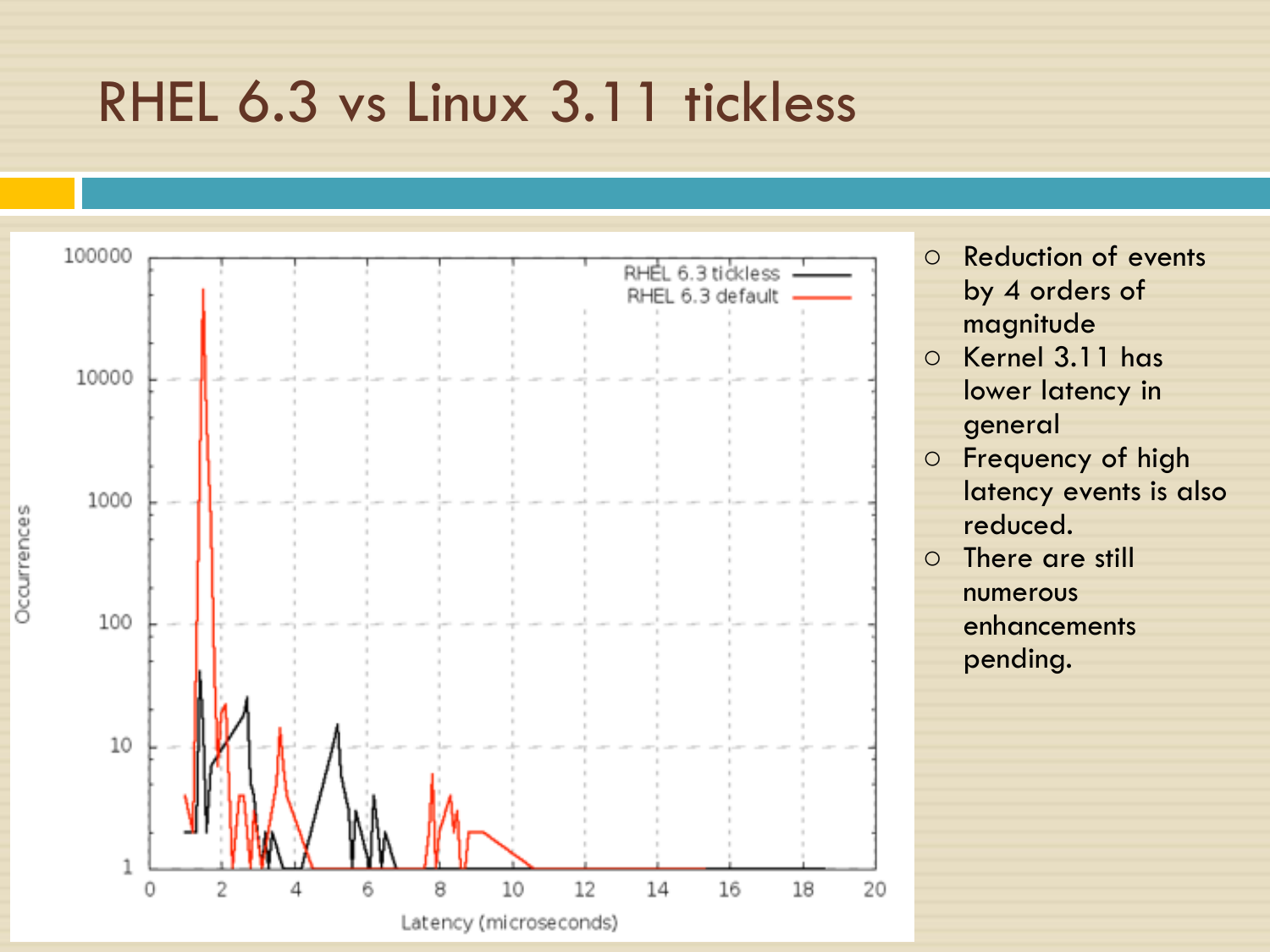### Tickless numbers

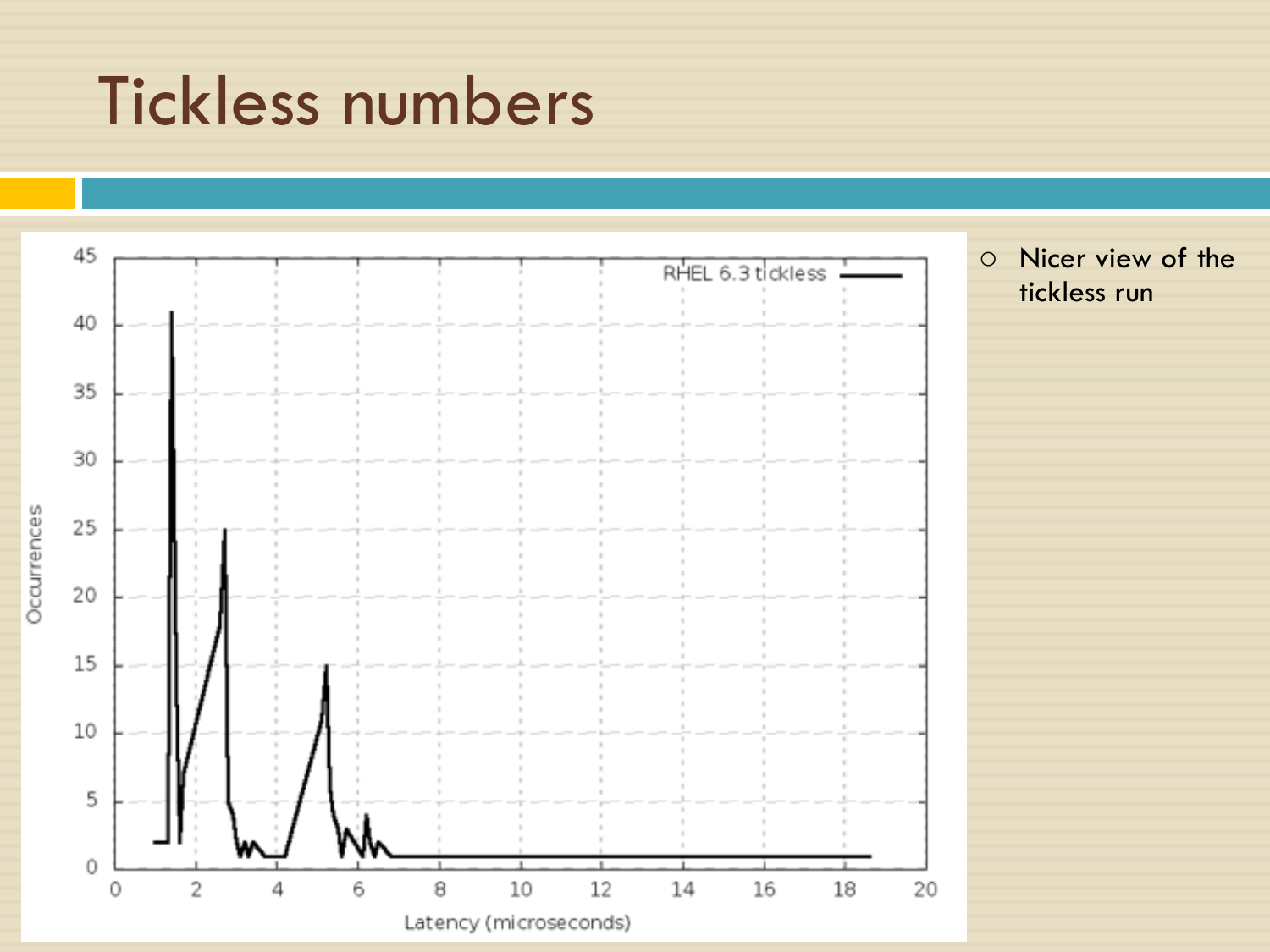#### Total Variances per second

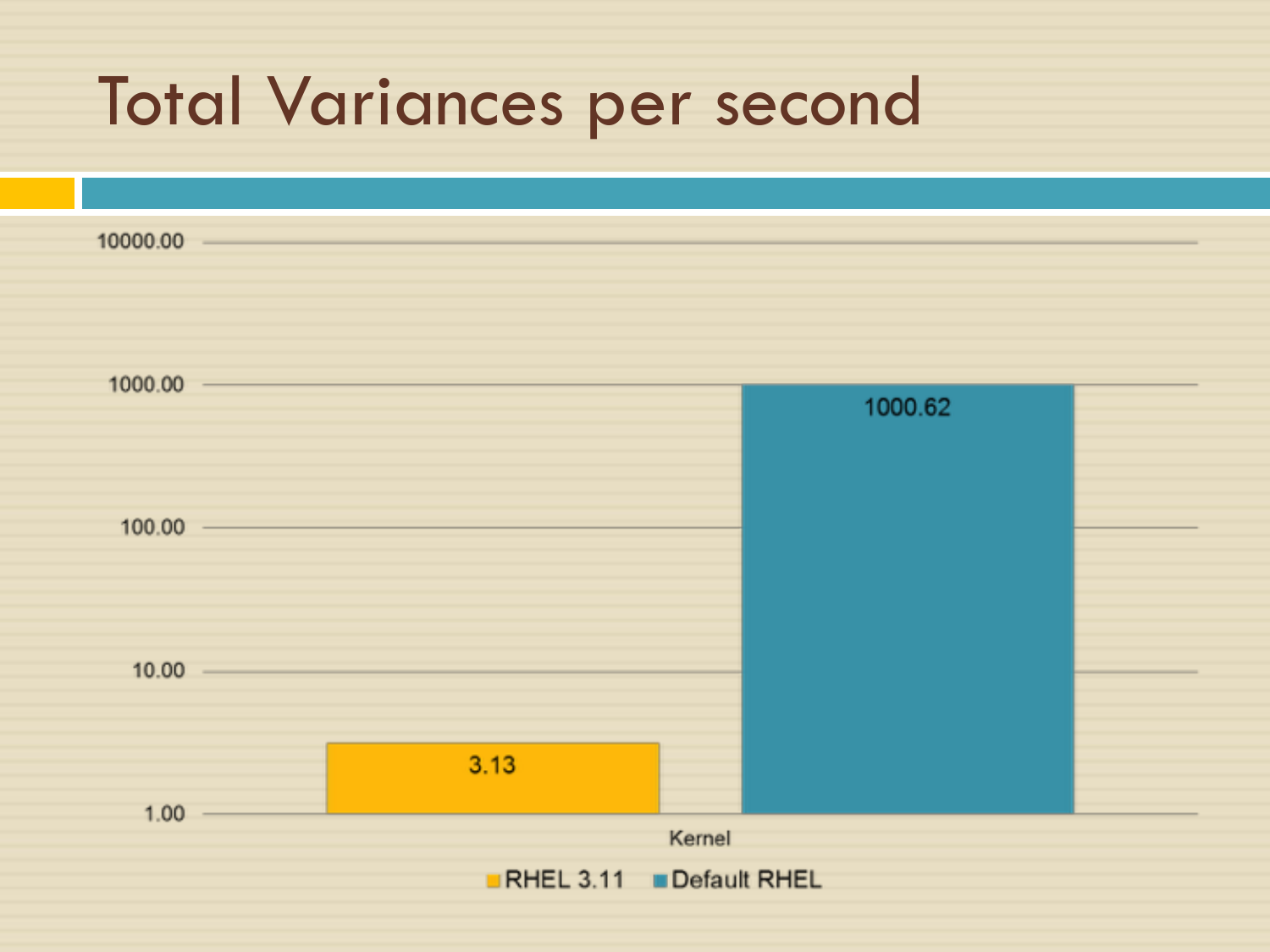### Other issues

 $\Box$  Tests on an otherwise idle system. There will be more if OS services are in use. □ OS Spawning of threads ■ Kthreadd ¤ Worker threads  $\blacksquare$  I/O related threads ■ Usermodehelper (kmod, devices) ¨ IPIs **□ Scheduling** 

**□ Flushing**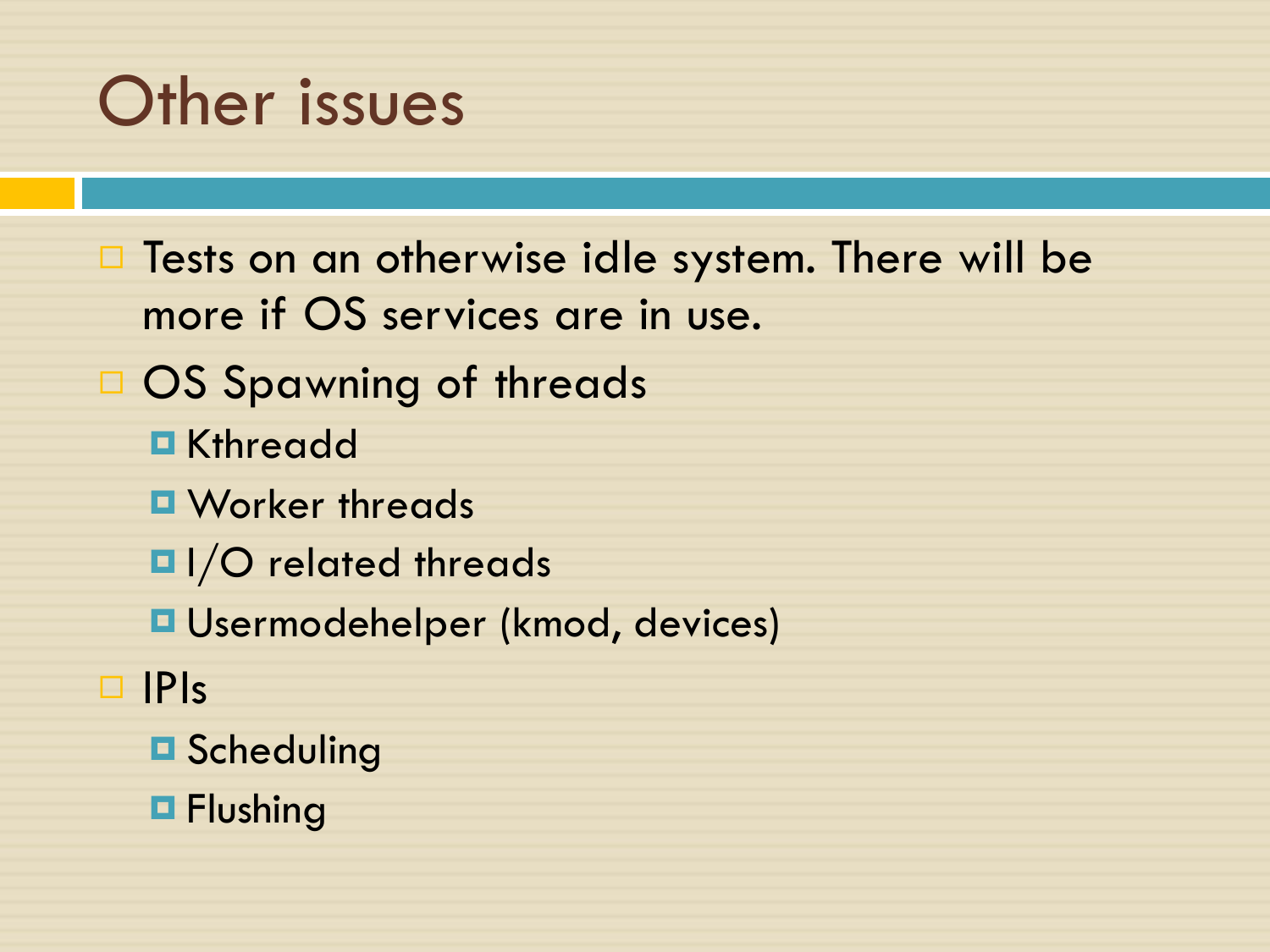## Easy configuration

#### <sup>Ø</sup> Bootup

- $\triangleright$  System auto configures sacrifical processor
- $\triangleright$  All processing moved off other processors
- Active system
- **▶ Only intervene on** processors if required.
- $\triangleright$  Logging of the reasons why

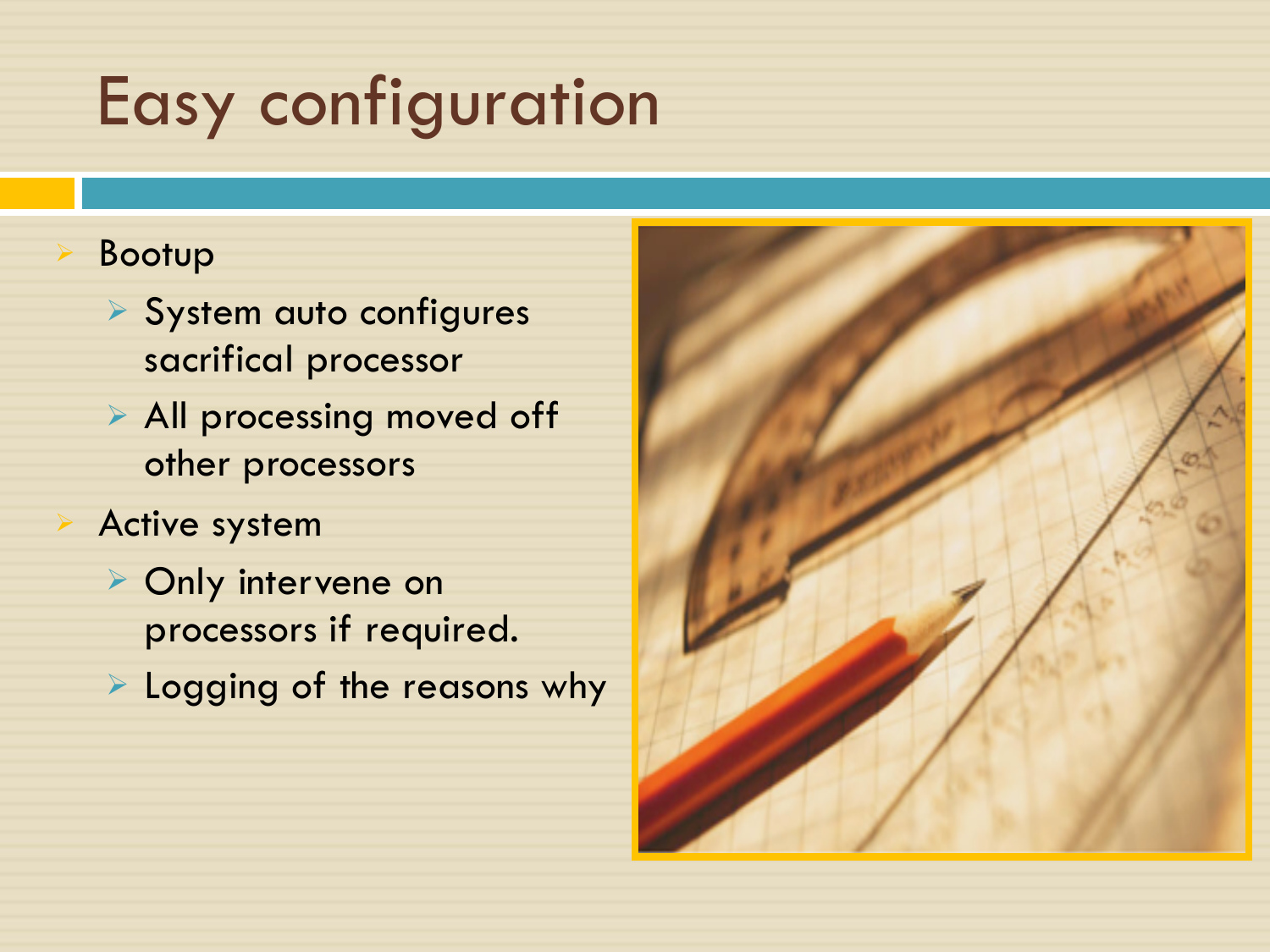### Work to be done



Only run vmthreads if necessary <sup>Ø</sup> Patch by Christoph exists <sup>Ø</sup> Autoconfig of system **Setup is weird right now.** Move other stuff to OS cpus.  $\triangleright$  Requires scripting right now. Stop kernel from spawning on tickless cpus.  $\triangleright$  Patch by Christoph exists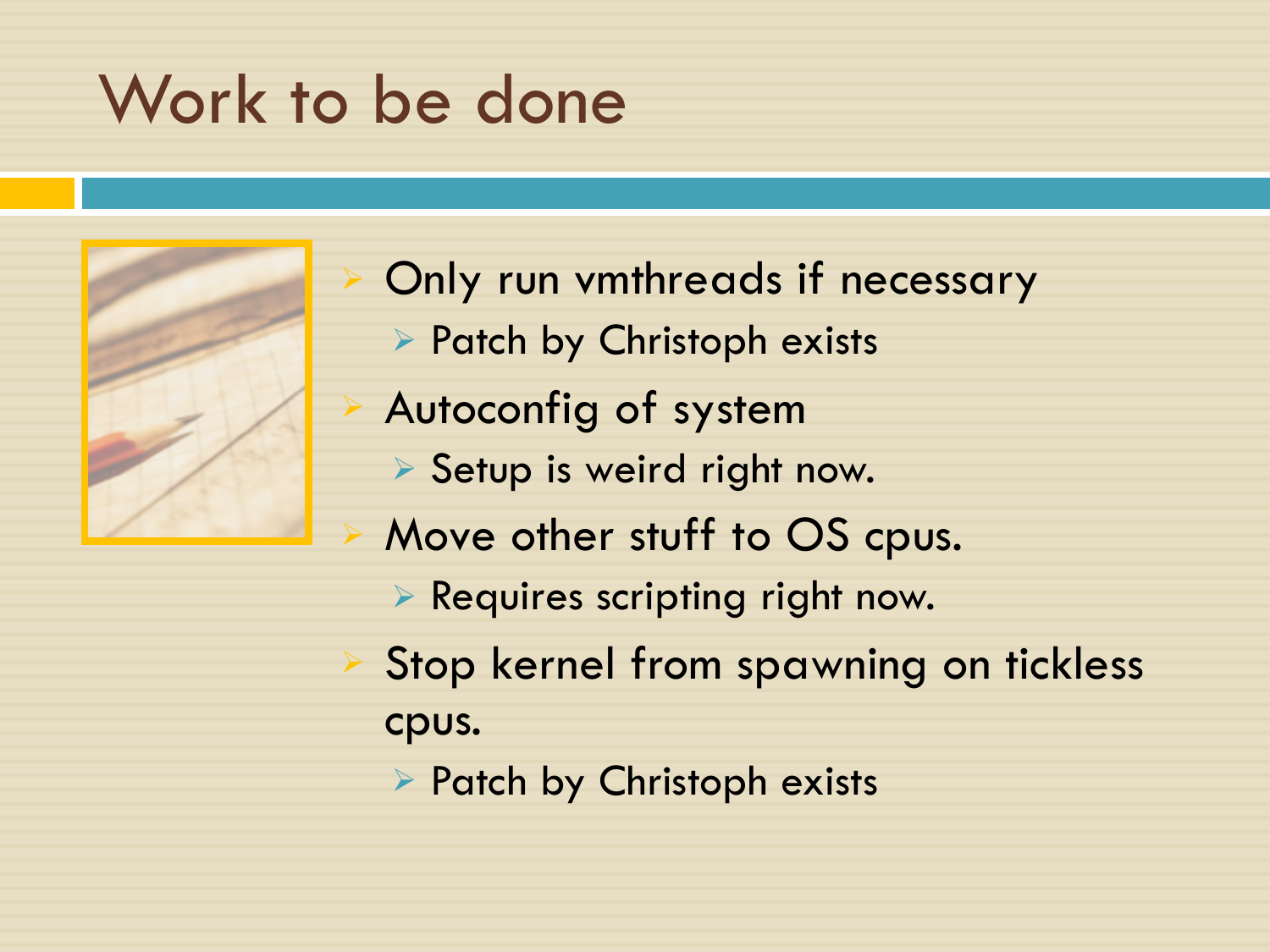## Grand Future Vision



#### □ Assymmetric SMP □ Cores dedicated to tasks □ Configuration of cores for particular tasks.